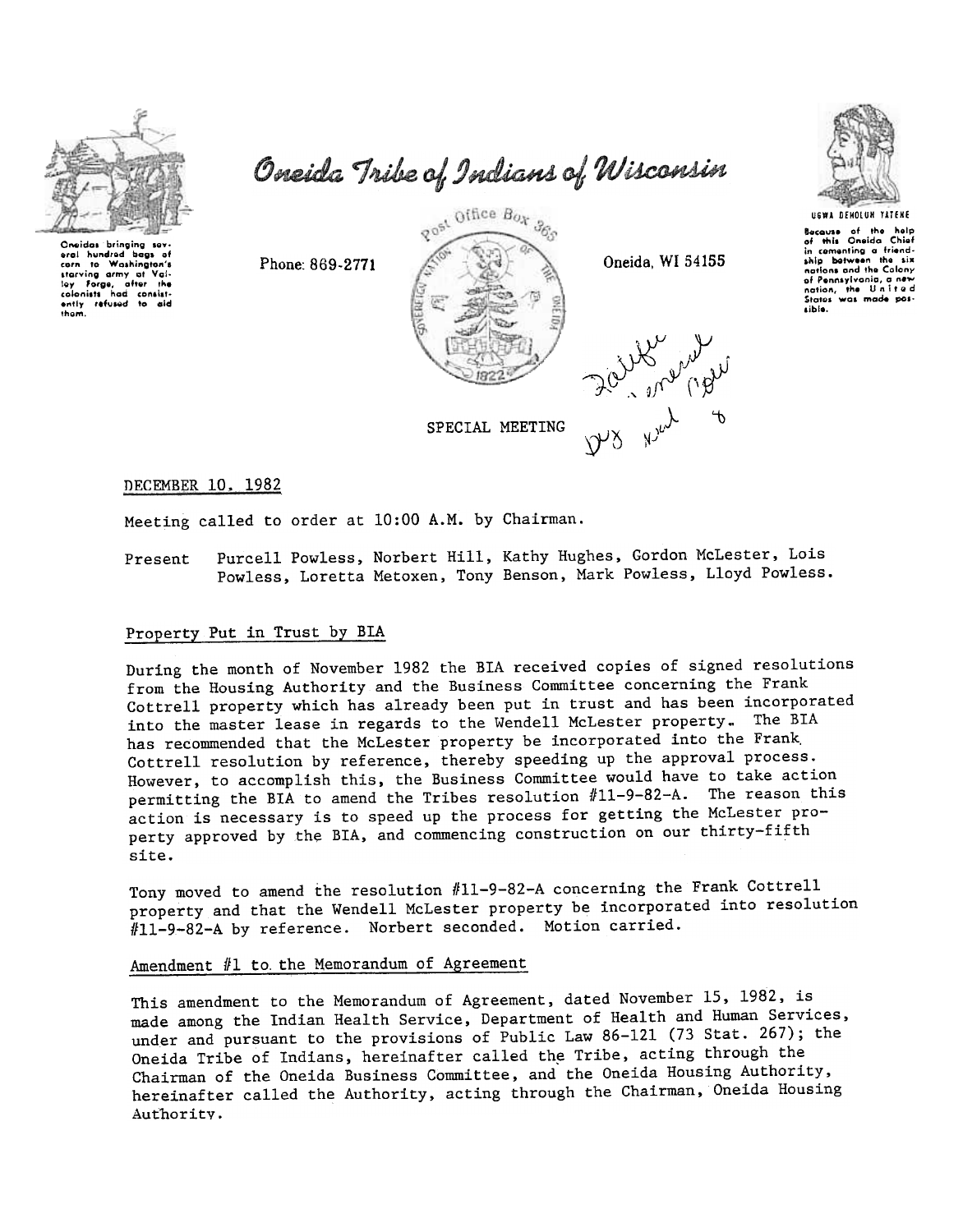Oneida Tribe of Indians of Wisconsin Special Meeting - December 10, 1982 Page 2

WHEREAS, the Tribe, acting through the Chairman of the Oneida Business Committee, by a project proposal submitted to the Indian Health Service in December, 1981, requested assistance for inspection and technical assistance in the constrution of 50 low-rent DHUD housing units on the Oneida Indian Reservation, and

WHEREAS, the Indians Health Service is desirous of assisting in the provision of water supply and waste disposal facilities by providing inspection and technical assistance to serve the Indians on the Oneida Indian Reservation.

NOW THEREFORE, in order to carry out the project as set forth in the attached Project Summary entitled "Project Summary for the Inspection of Sanitation Facilities to Serve Low Rent Apartment and Rental Office, WIS 10-8 on the Oneida Indian Reservation, Wisconsin"', dated September, 1982, the parties mutually agree:

The following additions and changes are being made to the original Memorandum of Agreement but all other parts of the Memorandum of Agreement shall continue to be as stated:

- 1. Paragraph #2 of the Memorandum of Agreement shall be changed to read. That the Indian Health Service will provide without charge to the Tribe:
	- a Drawings of sanitation facilities layouts including location of water distribution and sewer collection mains and service lines, or review of this material if provided by others.
	- b. Inspection of installation of all sanitation facilities
- 2. Paragraph  $#3$  of the memorandum of Agreement shall delete 3-d. The Indian Health Service will now do the construction inspection including the keeping of accurate records of site conditions, material submittals, quantities installed, As-Builts and other information to insure that construction is in compliance with the plans and specification.

Paragraph #5 of the Memorandum of Agreement shall be deleted and shall read:

The Housing Authority will be required to give copies of any easements and rights-of-way that are granted either by the Tribe or the Housing Authority for the installation of the water and sewer system. Easements or rightsof-way will be given to the Indian Health Service for the purpose of technical direction and inspection of facilities.

- 4. Paragraph #11 shall be deleted.
- 5. Paragraph #12 of the Memorandum of Agreement shall be deleted and shall<br>read:<br>The Tribe concurs with the Housing Authority that a Cooperation Agreement<br>with the City of Green Bay will be established so that service char

The Tribe concurs with the Housing Authority that a Cooperation Agreement with the City of Green Bay will be established so that service charges as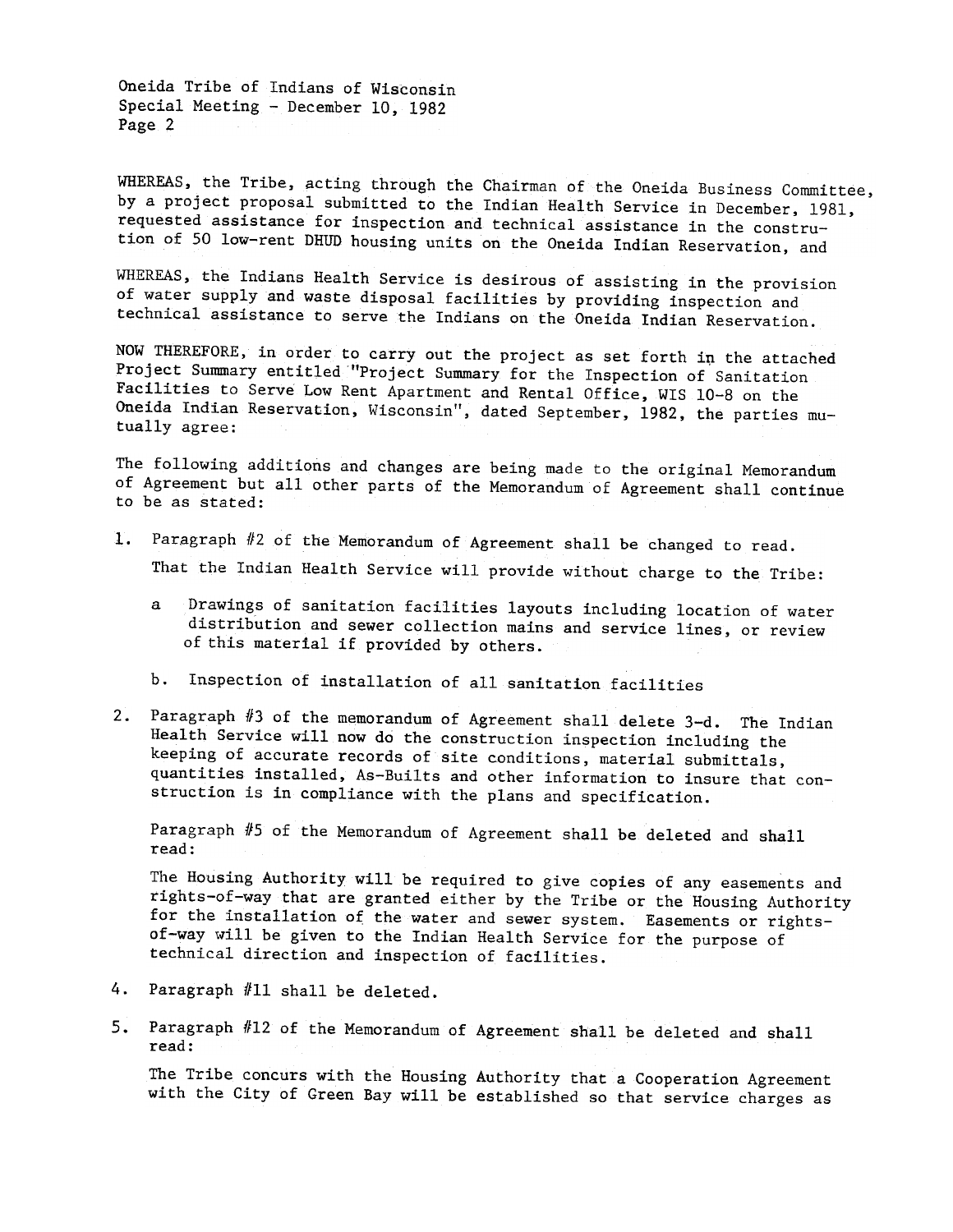Oneida Tribe of Indians of Wisconsin Special Meeting - December  $10$ , 1982 Page 3

> are necessary for the operation, maintenance, and repair of the water and sewer sytem shall be collected.

6. The completion date in Paragraph #13 of the Memorandum of Agreement shall be changed from December 1, 1983 to July 1, 1984.

December 10, 1982 approved and signed by Chairman Purcell Powless, Oneida Business Committee.

# GLITC Request for Support on EDA Monies

Norbert moved to approve sending support letters to the legislators in an effort to restore EDA monies to GLITC and its member Tribes. Loretta seconded. Motion carried.

#### Indian Desk In Madison

Governor-elect, Tony Earl requested all the Tribes to submit candidates names to be considered for the Indian Desk Head in Madison. Tony Earl stated that he would be making appointments between now and the end of the year. Candidates names should be sent in as soon as possible. John Powless has submitted his resume' to the governor's office as a applicant for the position of Tribal Desk Head. If anyone is interested in considering this position, they should contact the Business Committee. By the time this information gets to the Tribal members Tony Earl will have already made an appointment.

Kathy made a motion to approve the resolution of John E. Powless, Jr. as a candidate for this position. Norbert seconded. Mark opposed. Lois abstained Motion carried.

# Finance & Appropriation Recommendations - Kathy Hughes

Recommend approval of the construction budget for Activity Building (Bingo) per negotiated contract. Norbert made a motion to approve the construction budget for the Activity Bldg. Lloyd seconded. Lois abstained. Motion carried.

R.V. for Hwy 29 outlet - Loretta made a motion to approve the budget and include the purchase of the R.V. unit which is \$7,507.00 and also include the cost to build a safety fence between the house and the bus location. Norbert seconded. Motion carried.

Education budget and Employment Assistance budget to adjust to FY 82 & 83 for carry forward amounts. Norbert made a motion to approve the Education budget and Employment assistance budget to adjust to FY 82 & 83 for carry forward amounts. Kathy seconded.

After more discussion on the Education budget and the Employment Assistance the Business Committee felt more information was needed.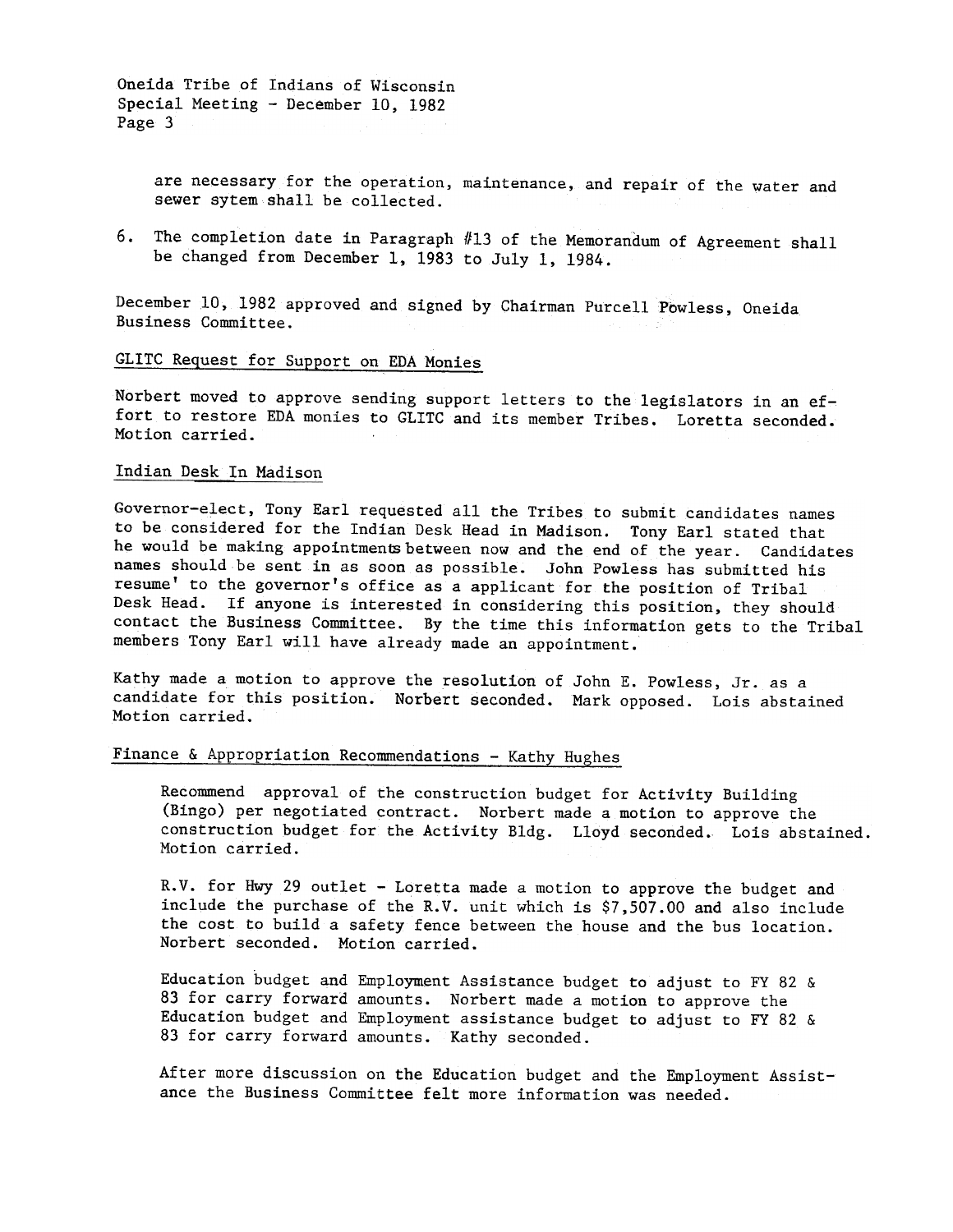Oneida Tribe of Indians of Wisconsin Special Meeting - December  $10,1982$ Page 4

> The Finance & Appropriations Committee will review these budgets again. Norbert made a motion to table for more information. Loretta seconded. Motion carried.

# Finance & Appropriation Committee Members

In the past the Finance & Appropriations Committee has consisted of the Treasurer, Tribal Administrator and the Controller. Kathy made a recommendation that the Committee have an additional representative from the Business Loretta made a motion that Lloyd Powless be the additional Business Committee member. Norbert seconded. Tony and Mark abstained. Motion carried.

# Land Committee Report - November 8, 1982 - Title Search - Vera Wilson

Vera was asked about Indian Claim  $#43$ . There was an auction at the Appleton Court House on this property. Vera had bid up to \$450.00 and had to stop. The question was why Vera stopped at that point. Vera stated that was all she had to bid with. After more discussion it was agreed that there would be abetter understanding when anyone would be bidding on property for the Tribe.

Mark made a motion to have the Treasurer and Land Committee develop a Policies & Procedures for purchasing property within the Reservation boundries. Gordon seconded. Motion carried.

### Step One Study - Report of Meeting of December 6, 1982

The meeting started at 7:35 P.M. on Monday, December  $6$ , at the Hobart Town Hall. Over 135 persons were in attendance. This was the second of three scheduled meetings to discuss the purpose and progress of the Po1ution Abatement (Step One) Study. There was a brief introduction, which included the following:

- 1. Purpose of Meeting
- 2. History of application and study
- 3. A Step I Study is the analysis of problems and needs associated with waste, water pollution and the redevelopment alternatives to solve them.
	- A. Documentation of Problems and Needs
	- B. Development of Alternatives.
	- C. Preparation of Facilities Plan
	- D. Public Participation
- 4. Problems identified in planning area.
- Why the planning area is so broad; what the planning area lines .mean.

Steve Milquet of Foth and Van Dyke then gave a short talk on very specifically what the Step I Study would entail in the Oneida area. Milquet expanded on item 3 of the introduction. Following this, the floor was opened for questions.

Very generally, these are the questions which were asked